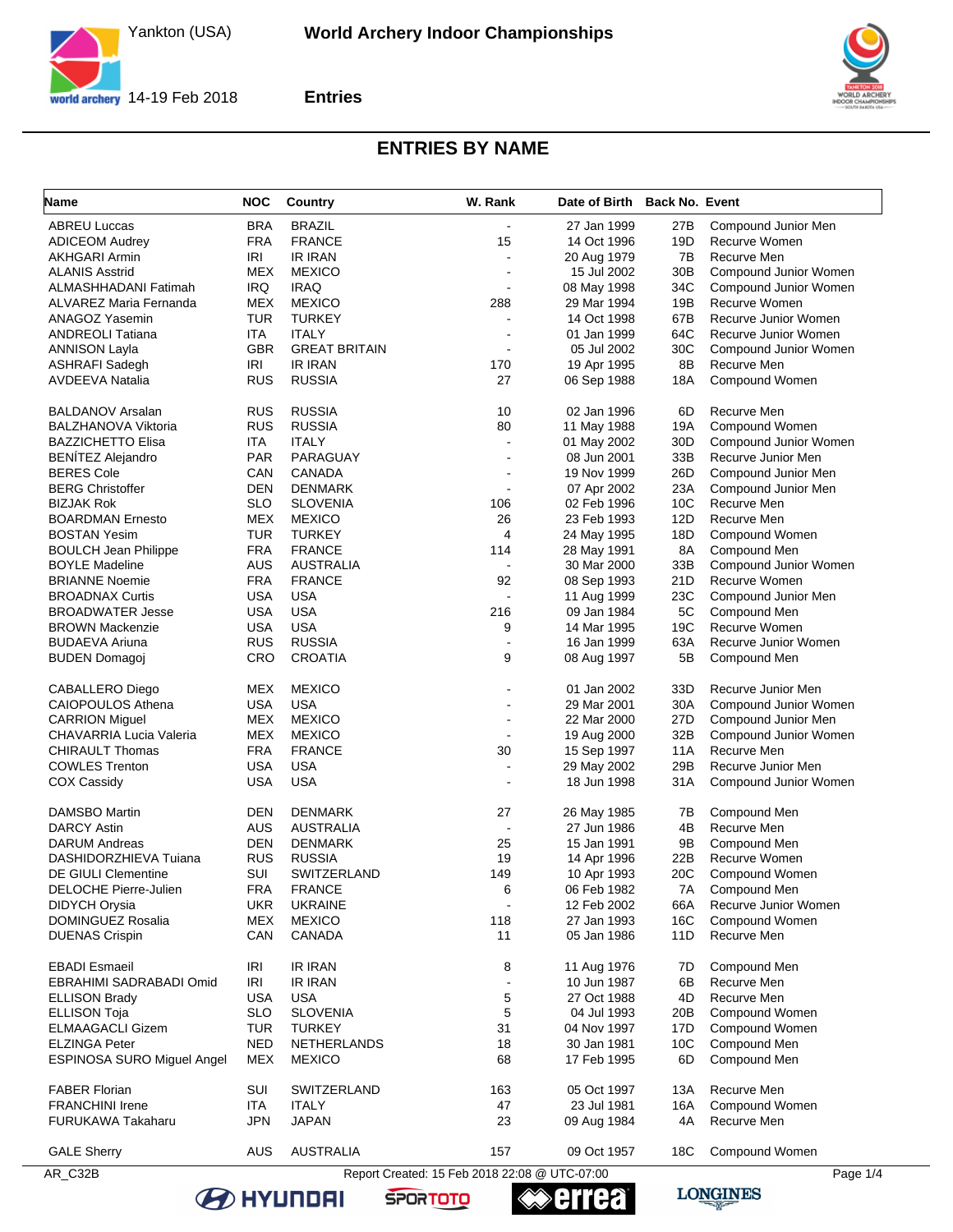Yankton (USA)



**Entries**



## **ENTRIES BY NAME**

| <b>Name</b>                            | <b>NOC</b> | Country              | W. Rank                  | Date of Birth Back No. Event |     |                       |
|----------------------------------------|------------|----------------------|--------------------------|------------------------------|-----|-----------------------|
| GANBOLD Uyanga                         | MGL        | <b>MONGOLIA</b>      |                          | 11 Jun 2000                  | 66B | Recurve Junior Women  |
| GARZA ESPINOSA Maria Fernanda MEX      |            | <b>MEXICO</b>        |                          | 18 Aug 2000                  | 31B | Compound Junior Women |
| <b>GARZA GARCIA Sandra Vanessa MEX</b> |            | <b>MEXICO</b>        | ä,                       | 06 Mar 2000                  | 64B | Recurve Junior Women  |
| <b>GATCO Milena</b>                    | <b>MDA</b> | <b>MOLDOVA</b>       |                          | 08 Jan 2001                  | 65D | Recurve Junior Women  |
| <b>GAUVIN Crystal</b>                  | <b>USA</b> | <b>USA</b>           |                          | 04 Jun 1984                  | 20C | Recurve Women         |
| <b>GAZE James</b>                      | AUS        | <b>AUSTRALIA</b>     |                          | 14 Oct 1999                  | 32D | Recurve Junior Men    |
| GAZOZ Mete                             | <b>TUR</b> | <b>TURKEY</b>        |                          | 08 Jun 1999                  | 32C | Recurve Junior Men    |
| <b>GIACCHERI Tanya</b>                 | ITA        | <b>ITALY</b>         |                          | 19 Jan 1998                  | 63C | Recurve Junior Women  |
| <b>GIBSON Ella</b>                     | <b>GBR</b> | <b>GREAT BRITAIN</b> |                          | 07 Jun 2000                  | 32C | Compound Junior Women |
| <b>GOMBOEVA Svetlana</b>               | <b>RUS</b> | <b>RUSSIA</b>        | $\blacksquare$           | 08 Jun 1998                  | 64A | Recurve Junior Women  |
| <b>GREENWOOD Hope</b>                  | <b>GBR</b> | <b>GREAT BRITAIN</b> | 69                       | 27 Jun 1991                  | 19D | Compound Women        |
| <b>GROSZKO Dawn</b>                    | CAN        | <b>CANADA</b>        | 131                      | 25 Jul 1967                  | 16D | Compound Women        |
| <b>GSTOETTNER Andreas</b>              | <b>AUT</b> | <b>AUSTRIA</b>       | 54                       | 31 Jul 1996                  | 9D  | Recurve Men           |
| <b>GUERRA Simone</b>                   | ITA        | <b>ITALY</b>         | $\overline{a}$           | 16 Jan 2000                  | 31B | Recurve Junior Men    |
| <b>GUNTER Allan</b>                    | CAN        | <b>CANADA</b>        | $\overline{a}$           | 05 Apr 1987                  | 10A | Compound Men          |
| <b>HAMM Mary</b>                       | <b>USA</b> | <b>USA</b>           |                          | 12 Apr 1982                  | 16B | Compound Women        |
| <b>HANSEN Stephan</b>                  | <b>DEN</b> | <b>DENMARK</b>       | 1                        | 19 Jun 1995                  | 8B  | Compound Men          |
| <b>HARRIS Zachary</b>                  | <b>USA</b> | <b>USA</b>           |                          | 07 Dec 2001                  | 24C | Compound Junior Men   |
| <b>HART Madison</b>                    | CAN        | <b>CANADA</b>        | 91                       | 19 Dec 1996                  | 14D | Compound Women        |
| HAYWOOD Sarah                          | AUS        | <b>AUSTRALIA</b>     | $\overline{a}$           | 31 May 1998                  | 66C | Recurve Junior Women  |
| <b>HEIDT Adam</b>                      | <b>USA</b> | <b>USA</b>           |                          | 08 Apr 2000                  | 30B | Recurve Junior Men    |
| <b>HEINCZ Stefan</b>                   | AUT        | <b>AUSTRIA</b>       | L,                       | 27 Apr 1999                  | 26A | Compound Junior Men   |
| <b>HONDA Yumiko</b>                    | <b>JPN</b> | <b>JAPAN</b>         | $\overline{\phantom{a}}$ | 28 Sep 1959                  | 19C | Compound Women        |
| <b>HOSSEINI Seyedabolfazl</b>          | IRI        | <b>IR IRAN</b>       |                          | 07 Apr 2003                  | 30D | Recurve Junior Men    |
| <b>HOWDEN Harri</b>                    | AUS        | <b>AUSTRALIA</b>     | $\sim$                   | 10 Jan 2001                  | 25B | Compound Junior Men   |
| <b>HUNBIN Oleksii</b>                  | <b>UKR</b> | <b>UKRAINE</b>       | 62                       | 08 Nov 1992                  | 8C  | Recurve Men           |
| HUNSPERGER Janine                      | SUI        | SWITZERLAND          | $\mathbf{r}$             | 20 Jul 2000                  | 33A | Compound Junior Women |
| <b>HUSTON Patrick</b>                  | <b>GBR</b> | <b>GREAT BRITAIN</b> | 17                       | 05 Jan 1996                  | 12C | Recurve Men           |
|                                        |            |                      |                          |                              |     |                       |
| <b>IRDYNEEV Erdem</b>                  | <b>RUS</b> | <b>RUSSIA</b>        | ÷,                       | 01 Jun 1998                  | 30C | Recurve Junior Men    |
| <b>IRIE Yu</b>                         | <b>JPN</b> | <b>JAPAN</b>         | ÷,                       | 10 Mar 1994                  | 24C | Recurve Women         |
| <b>IRRASCH Dominik</b>                 | AUT        | <b>AUSTRIA</b>       | 153                      | 12 Apr 1996                  | 10D | Recurve Men           |
| <b>IVANYTSKYY Heorhiy</b>              | <b>UKR</b> | <b>UKRAINE</b>       | 51                       | 06 May 1992                  | 7C  | Recurve Men           |
| <b>JENSEN Tanja</b>                    | <b>DEN</b> | <b>DENMARK</b>       | 8                        | 21 Jul 1995                  | 18B | Compound Women        |
| <b>KAHLLUND Florian</b>                | <b>GER</b> | <b>GERMANY</b>       | 31                       | 07 Jun 1993                  | 5C  | Recurve Men           |
| <b>KASPROWSKI Oskar</b>                | <b>POL</b> | <b>POLAND</b>        | $\blacksquare$           | 03 Feb 2000                  | 29A | Recurve Junior Men    |
| <b>KAWATA Yuki</b>                     | JPN        | <b>JAPAN</b>         | 63                       | 16 Jun 1997                  | 3A  | Recurve Men           |
| <b>KAZEMPOUR Amir</b>                  | IRI        | <b>IR IRAN</b>       | 279                      | 28 Apr 1983                  | 9D  | Compound Men          |
| <b>KIM Jennifer</b>                    | <b>USA</b> | <b>USA</b>           |                          | 10 Nov 2003                  | 64D | Recurve Junior Women  |
| <b>KING Ethan</b>                      | <b>USA</b> | <b>USA</b>           |                          | 12 Jan 1999                  | 25C | Compound Junior Men   |
| <b>KLEIN Pit</b>                       | <b>LUX</b> | LUXEMBOURG           | 133                      | 12 Sep 1996                  | 12B | Recurve Men           |
| <b>KOENIG Thomas</b>                   | <b>FRA</b> | <b>FRANCE</b>        | 349                      | 15 Aug 1997                  | 9Α  | Recurve Men           |
| <b>KOMOCAR Jaka</b>                    | <b>SLO</b> | <b>SLOVENIA</b>      | 266                      | 26 Mar 1992                  | 11C | Recurve Men           |
| <b>KOZHOKAR Ivan</b>                   | <b>UKR</b> | <b>UKRAINE</b>       |                          | 10 Jan 2000                  | 31A | Recurve Junior Men    |
| <b>KROPPEN Michelle</b>                | GER        | <b>GERMANY</b>       | 71                       | 19 Apr 1996                  | 23A | Recurve Women         |
| LAMEG Bryanne                          | CAN        | CANADA               |                          | 22 Dec 1999                  | 33D | Compound Junior Women |
| <b>LAVRENTIEV Oleg</b>                 | <b>BLR</b> | <b>BELARUS</b>       | 192                      | 21 Sep 1981                  | 10B | Compound Men          |
| <b>LAZOWSKI Filip</b>                  | POL        | <b>POLAND</b>        | $\overline{a}$           | 12 Jan 2001                  | 30A | Recurve Junior Men    |
| <b>LEONARD Remy</b>                    | <b>AUS</b> | <b>AUSTRALIA</b>     | $\blacksquare$           | 25 Aug 1999                  | 24B | Compound Junior Men   |
| <b>LOUIS Mathilde</b>                  | <b>FRA</b> | <b>FRANCE</b>        | ä,                       | 20 Mar 2000                  | 66D | Recurve Junior Women  |
| <b>MAHBOUBI MATBOOE Nima</b>           | IRI        | <b>IR IRAN</b>       | ÷,                       | 26 Mar 1972                  | 8D  | Compound Men          |
| <b>MAIDAR Jaina</b>                    | MGL        | <b>MONGOLIA</b>      | $\overline{a}$           | 18 Oct 2000                  | 65B | Recurve Junior Women  |
| <b>MAKHNENKO Artem</b>                 | <b>RUS</b> | <b>RUSSIA</b>        | 16                       | 02 Nov 1995                  | 8D  | Recurve Men           |
| <b>MANDIA Claudia</b>                  | <b>ITA</b> | <b>ITALY</b>         | 47                       | 21 Oct 1992                  | 22D | Recurve Women         |
| <b>MANDIA Massimiliano</b>             | ITA        | <b>ITALY</b>         | 194                      | 24 Jan 1990                  | 6A  | Recurve Men           |
| <b>MARCHENKO Veronika</b>              | <b>UKR</b> | <b>UKRAINE</b>       | 13                       | 03 Apr 1993                  | 21A | Recurve Women         |
|                                        |            |                      |                          |                              |     |                       |

AR\_C32B Report Created: 15 Feb 2018 22:08 @ UTC-07:00

**errea** 

**SPORTOTO** 



LONGINES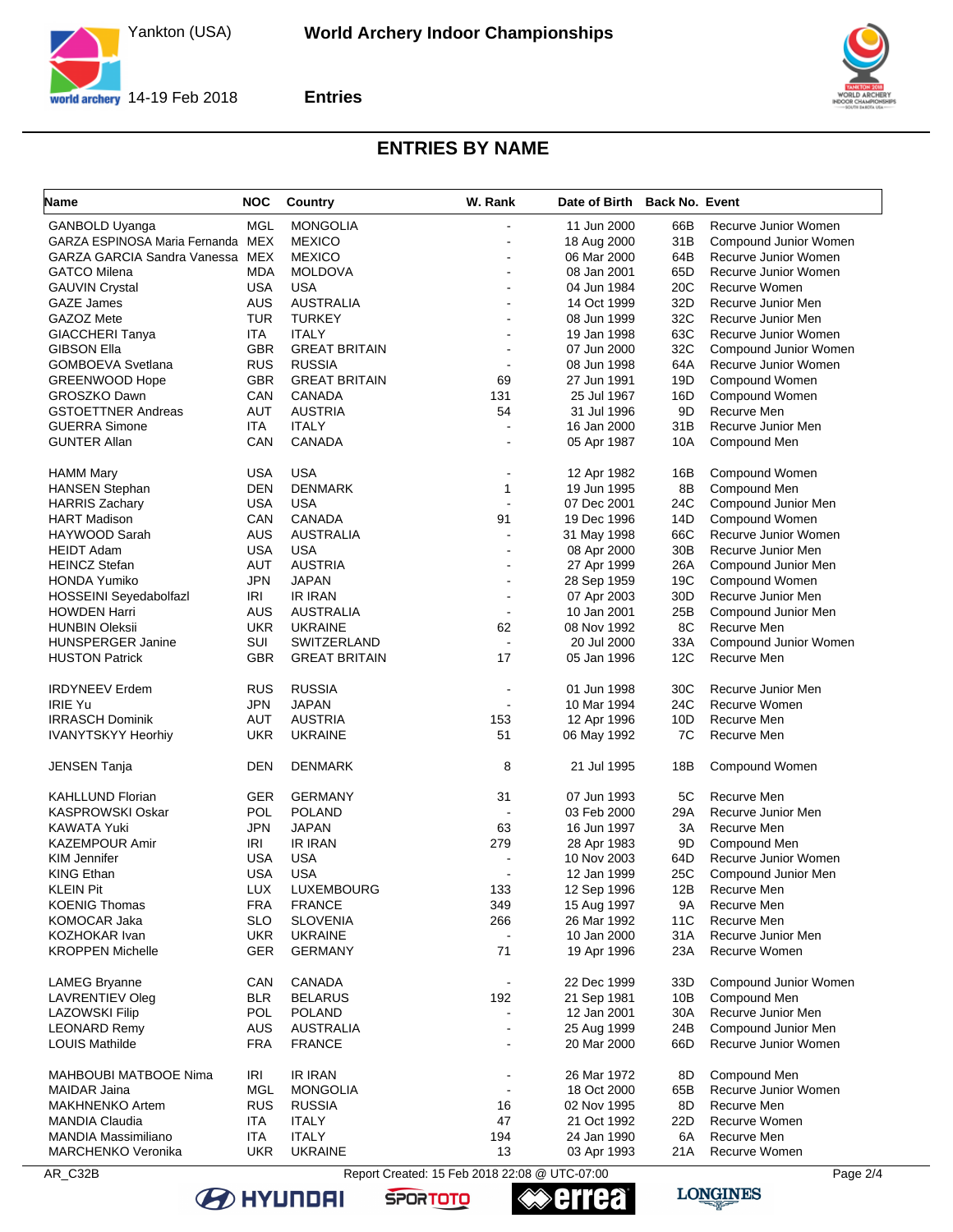Yankton (USA)



**Entries**



## **ENTRIES BY NAME**

| Name                        | <b>NOC</b> | Country              | W. Rank                  | Date of Birth Back No. Event |      |                       |
|-----------------------------|------------|----------------------|--------------------------|------------------------------|------|-----------------------|
| <b>MARKES</b> Ivan          | <b>CRO</b> | <b>CROATIA</b>       | 23                       | 25 Feb 1980                  | 6B   | Compound Men          |
| <b>MARZEC Pawel</b>         | <b>POL</b> | <b>POLAND</b>        | 90                       | 18 Jan 1994                  | 13C  | Recurve Men           |
| MAZORCHUK Kateryna          | <b>UKR</b> | <b>UKRAINE</b>       | ÷,                       | 06 Jan 1998                  | 65A  | Recurve Junior Women  |
| <b>MCCLEAN Fiona</b>        | CAN        | CANADA               | 116                      | 02 Jul 1965                  | 15D  | Compound Women        |
| <b>MCWHERTER Seth</b>       | <b>USA</b> | <b>USA</b>           | $\ddot{\phantom{0}}$     | 31 Oct 1999                  | 28B  | Recurve Junior Men    |
| <b>MERINO Brenda</b>        | <b>MEX</b> | <b>MEXICO</b>        | 32                       | 16 Jul 1996                  | 15C  | Compound Women        |
| <b>MIOR Viviano</b>         | ITA        | <b>ITALY</b>         | 198                      | 03 Apr 1997                  | 5A   | Compound Men          |
| MITCHELL J'Lynn             | CAN        | CANADA               | ÷,                       | 20 Jul 2001                  | 34D  | Compound Junior Women |
| MIYAKI Fumiyo               | <b>JPN</b> | <b>JAPAN</b>         | 152                      | 19 Dec 1996                  | 23C  | Recurve Women         |
| <b>MODIC Stas</b>           | <b>SLO</b> | <b>SLOVENIA</b>      |                          | 11 Oct 1998                  | 27 A | Compound Junior Men   |
| <b>MORADI Kiyan</b>         | <b>IRI</b> | <b>IR IRAN</b>       |                          | 02 Jun 2002                  | 29D  | Recurve Junior Men    |
| <b>MORGAN Tate</b>          | <b>USA</b> | <b>USA</b>           | $\sim$                   | 06 Oct 1993                  | 7C   | Compound Men          |
| MUNKH-ERDENE Enkhbayar      | MGL        | <b>MONGOLIA</b>      |                          | 28 Jan 2001                  | 32B  | Recurve Junior Men    |
| MUNTYAN Tatyana             | <b>USA</b> | <b>USA</b>           |                          | 07 Mar 1968                  | 21C  | Recurve Women         |
| <b>MURILLO Alba</b>         | <b>MEX</b> | <b>MEXICO</b>        |                          | 25 Sep 1993                  | 20B  | Recurve Women         |
| NAMSARAEV Sandan            | <b>RUS</b> | <b>RUSSIA</b>        |                          | 02 Mar 2001                  | 28C  | Recurve Junior Men    |
| NAUMOVA Zhanna              | <b>UKR</b> | <b>UKRAINE</b>       | $\sim$                   | 07 Oct 2002                  | 67A  | Recurve Junior Women  |
| <b>NESCIOR Andrzej</b>      | <b>POL</b> | <b>POLAND</b>        |                          | 28 Jul 2001                  | 28A  | Recurve Junior Men    |
| <b>NESPOLI Mauro</b>        | ITA        | <b>ITALY</b>         | 24                       | 22 Nov 1987                  | 8A   | Recurve Men           |
| NIELSEN Martin K.           | <b>DEN</b> | <b>DENMARK</b>       |                          | 14 Apr 1998                  | 24A  | Compound Junior Men   |
| <b>OCHOA-ANDERSON Linda</b> | <b>MEX</b> | <b>MEXICO</b>        | 9                        | 02 Jan 1987                  | 17C  | Compound Women        |
| OLARU Dan                   | <b>MDA</b> | <b>MOLDOVA</b>       | 105                      | 11 Nov 1996                  | 12A  | Recurve Men           |
| <b>OLSEN Simon</b>          | <b>DEN</b> | <b>DENMARK</b>       | $\overline{\phantom{a}}$ | 19 Mar 1999                  | 25A  | Compound Junior Men   |
| OLVERA MENDEZ Uriel         | <b>MEX</b> | <b>MEXICO</b>        | $\overline{a}$           | 02 Feb 1999                  | 25D  | Compound Junior Men   |
| <b>OROSZ Viktor</b>         | <b>HUN</b> | <b>HUNGARY</b>       |                          | 23 Aug 1998                  | 26B  | Compound Junior Men   |
| OSIPOVA Elena               | <b>RUS</b> | <b>RUSSIA</b>        |                          | 22 May 1993                  | 24B  | Recurve Women         |
| PADILLA Alan                | <b>MEX</b> | <b>MEXICO</b>        |                          | 17 Sep 1997                  | 5D   | Compound Men          |
| PADILLA Arnoldo             | <b>MEX</b> | <b>MEXICO</b>        | 337                      | 18 Oct 1993                  | 4D   | Compound Men          |
| <b>PAGNI Sergio</b>         | ITA        | <b>ITALY</b>         | 12                       | 26 Mar 1979                  | 6A   | Compound Men          |
| PANTSYRU Oleksandr          | <b>UKR</b> | <b>UKRAINE</b>       |                          | 16 Jan 2003                  | 33A  | Recurve Junior Men    |
| PASQUALUCCI David           | ITA        | <b>ITALY</b>         | 14                       | 27 Jun 1996                  | 7A   | Recurve Men           |
| <b>PATER Sil</b>            | <b>NED</b> | NETHERLANDS          | $\blacksquare$           | 26 Jul 1993                  | 11B  | Compound Men          |
| PAVLOVA Anastasia           | <b>UKR</b> | <b>UKRAINE</b>       | 39                       | 09 Feb 1995                  | 20A  | Recurve Women         |
| PEARCE-GORE Paige           | <b>USA</b> | <b>USA</b>           | 50                       | 21 Mar 1995                  | 15B  | Compound Women        |
| PEINEAU Sebastien           | <b>FRA</b> | <b>FRANCE</b>        | 10                       | 24 May 1987                  | 9A   | Compound Men          |
| PEVER Inga                  | <b>USA</b> | USA                  | $\blacksquare$           | 30 Jul 2001                  | 62D  | Recurve Junior Women  |
| <b>PLIHON Pierre</b>        | <b>FRA</b> | <b>FRANCE</b>        | 42                       | 29 Oct 1989                  | 10A  | Recurve Men           |
| PLOTNIKOVA Tatiana          | <b>RUS</b> | <b>RUSSIA</b>        | $\overline{a}$           | 24 Jan 1998                  | 62A  | Recurve Junior Women  |
| PORTILLO Jaime              | <b>MEX</b> | <b>MEXICO</b>        |                          | 07 Aug 1999                  | 26C  | Compound Junior Men   |
| <b>POTRAFKE Matthias</b>    | <b>GER</b> | <b>GERMANY</b>       |                          | 26 Oct 2001                  | 31C  | Recurve Junior Men    |
| PRIEELS Sarah               | <b>BEL</b> | <b>BELGIUM</b>       | 6                        | 27 Feb 1990                  | 19B  | Compound Women        |
| RASMUSSEN Sasha             | <b>DEN</b> | <b>DENMARK</b>       |                          | 25 Sep 1998                  | 34A  | Compound Junior Women |
| RAVNIKAR Ziga               | <b>SLO</b> | <b>SLOVENIA</b>      |                          | 25 Dec 1999                  | 33C  | Recurve Junior Men    |
| <b>RET Sara</b>             | <b>ITA</b> | <b>ITALY</b>         |                          | 26 Mar 1998                  | 31D  | Compound Junior Women |
| <b>REUTHER Clare</b>        | AUS        | <b>AUSTRALIA</b>     | $\blacksquare$           | 08 Jul 1999                  | 65C  | Recurve Junior Women  |
| <b>RICHTER Elena</b>        | GER        | <b>GERMANY</b>       | 37                       | 03 Jul 1989                  | 24A  | Recurve Women         |
| <b>RIEGER Cedric</b>        | <b>GER</b> | <b>GERMANY</b>       | 253                      | 29 May 1987                  | 4C   | Recurve Men           |
| RIVERA Alexa                | <b>MEX</b> | <b>MEXICO</b>        | $\blacksquare$           | 10 Oct 1998                  | 63B  | Recurve Junior Women  |
| ROLANDO Aiko                | ITA        | <b>ITALY</b>         | $\overline{\phantom{a}}$ | 01 Apr 2002                  | 62C  | Recurve Junior Women  |
| <b>ROMAN Aida</b>           | <b>MEX</b> | <b>MEXICO</b>        | 21                       | 21 May 1988                  | 21B  | Recurve Women         |
| <b>RONER Elisa</b>          | <b>ITA</b> | <b>ITALY</b>         | $\blacksquare$           | 04 Jul 2001                  | 33C  | Compound Junior Women |
| <b>RUBAN Viktor</b>         | <b>UKR</b> | <b>UKRAINE</b>       | 76                       | 24 May 1981                  | 6C   | Recurve Men           |
| <b>SARGEANT Bayley</b>      | <b>GBR</b> | <b>GREAT BRITAIN</b> | $\blacksquare$           | 21 Aug 1998                  | 31C  | Compound Junior Women |
| <b>SARTI Eleonora</b>       | <b>ITA</b> | <b>ITALY</b>         | 136                      | 10 Mar 1986                  | 14A  | Compound Women        |
| SAVENKOVA Alexandra         | <b>RUS</b> | <b>RUSSIA</b>        |                          | 11 Apr 1996                  | 17A  | Compound Women        |
| <b>SCARBROUGH Anna</b>      | <b>USA</b> | <b>USA</b>           |                          | 15 Apr 2001                  | 32A  | Compound Junior Women |

AR\_C32B Report Created: 15 Feb 2018 22:08 @ UTC-07:00 Page 3/4

**SPORTOTO** 

**B** HYUNDAI